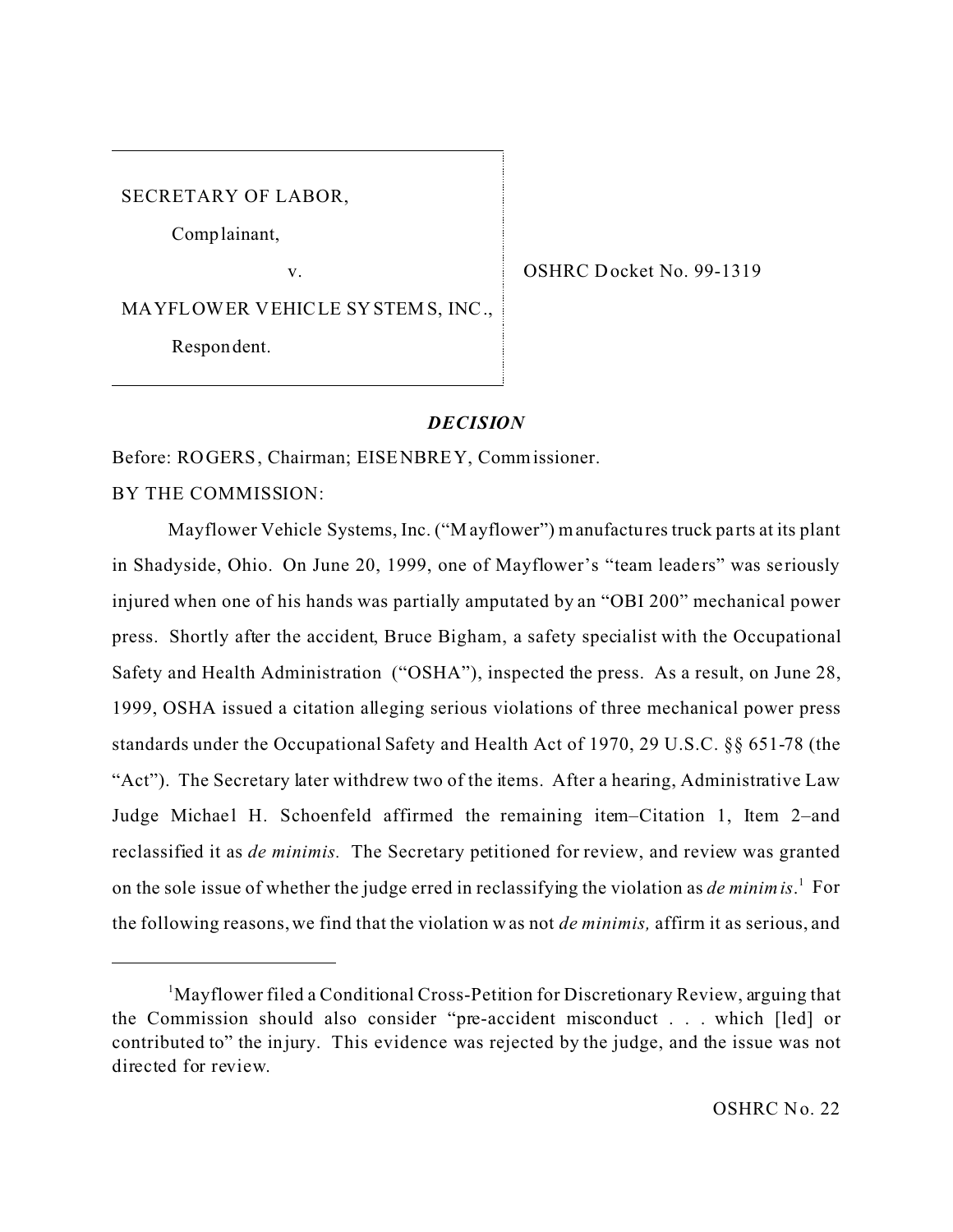assess a penalty of \$2000.

# **I. Whether the Judge Erred in Reclassifying the Violation of 29 C.F.R. § 1910.217(c)(3)(vii)(***d***) as** *De Minimis.*

The mechanical powe r press involved in the accident, the OBI 200, was used to stamp, among other things, bumpers for 18-wheel trucks out of large pieces of metal. It was used intermittently, at frequencies varying from "every other day" to "at least every month." The press was activated with a "palm button station," a two-hand control device mounted on a "T-stand." An "extendable arm" was generally used to affix the stand to one of the following: the frame of the press; a table that was generally kept next to the press to hold materials; the "bolster plate" that held the die in the press; or some other object. Mayflower's "rule of thumb" was to have the stand bolted 36 inches from the point of operation during a job,<sup>2</sup> but the record shows that this was not always done. Item 2, as amended, alleges a serious violation of 29 C.F.R.  $\S$  1910.217(c)(3)(vii)(d)<sup>3</sup> because "[o]n and prior to June 23, 1999, in the OBI Department, the two[-]hand control for the Verson No[.] 7 ½ mechanical power press (Serial No. 5640) was not secured to prevent the operator or other employees from moving the controls."

The judge affirmed a violation, finding that "the two-hand control stand for the OBI 200 press was not consistently bolted in place during the operation [and] that employees

<sup>3</sup>The cited standard provides:

#### **§ 1910.217 Mechanical Power Presses**

(c) *Safeguarding the point of operation.* 

. . .

. . .

<sup>&</sup>lt;sup>2</sup>The "safety distance" that must be maintained between the controls and the point of operation is governed by a formula stated in 29 C.F.R.  $\S$  1910.217(c)(3)(vii)(*c*), which was not cited here. Estimates of the actual required safety distance for the OBI 200 varied from just under 15 inches to 18 inches, based on Mayflower's data.

<sup>(3)</sup> *Point of operation devices* . . . (vii) . . . (*d*) Two hand controls shall be fixed in position so that only a supervisor or safety engineer is capable of relocating the controls.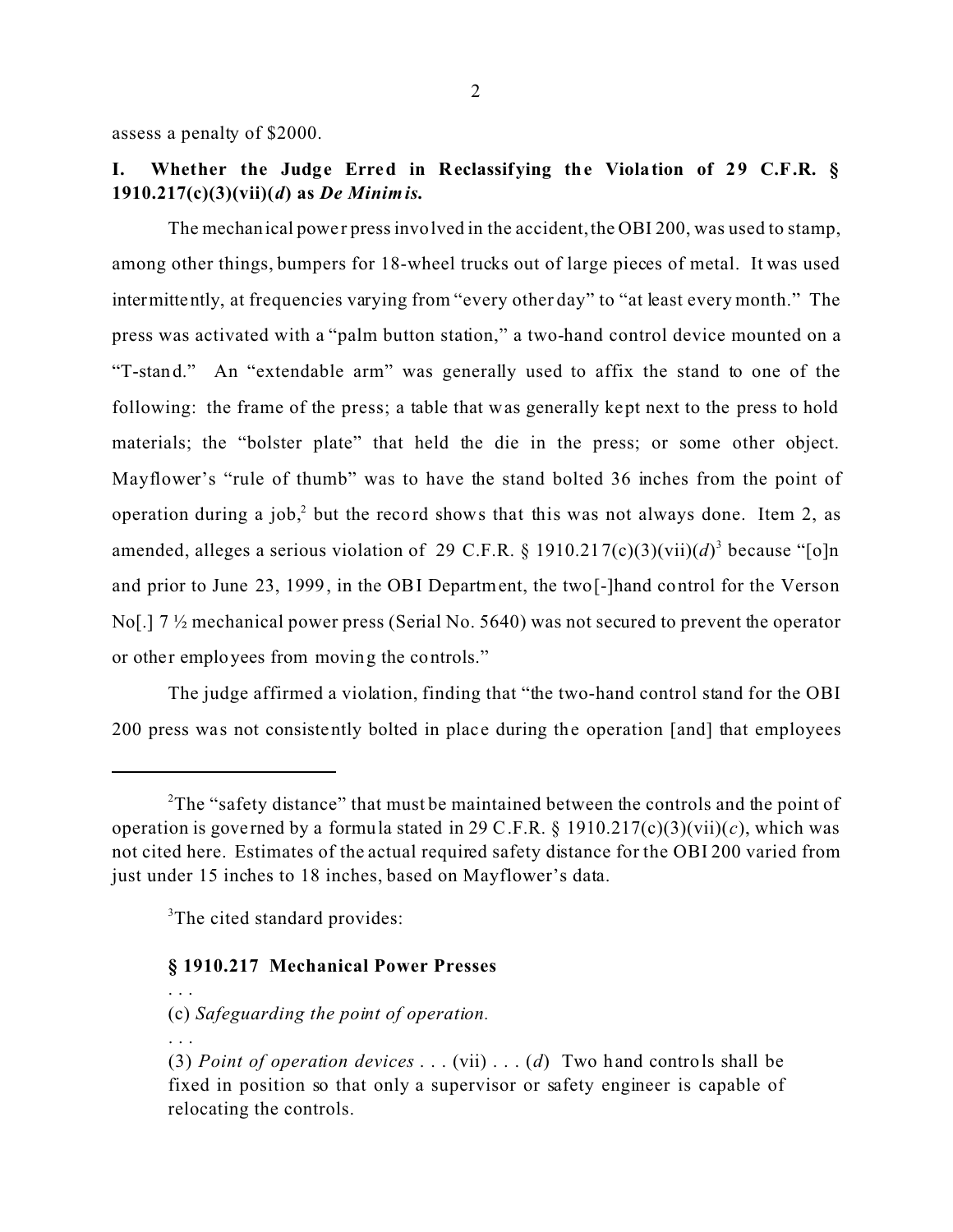other than supervisors and safety engineers could relocate the stand" by unscrewing a bolt by hand or with a commonplace wrench. While acknowledging that any employee, supervisory or not, could move the control stand "too near to the press which could have resulted in an injury," he reasoned that "[o]n the other hand, any employee could . . . move the control stand farther away which, although a violation of the standard, would not have created a hazard." As a result, the judge concluded that Mayflower's noncompliance "was *de minimis* because standing alone, it did not necess arily result in a safety hazard."

We disagree. Section 9(a) of the Act indicates that violations are *de minimis* when they "have no direct or immediate re lationship to safety or health." 29 U.S.C. § 658(a). "A violation should be classified as *de minimis* when there is technical noncompliance with a standard but the violation has such a negligible relationship to the safety or health of employees that it is not appropriate to order abatement or assess a penalty." *See Whiting-Turner Contracting Co.,* 13 BNA OSHC 2155, 2156, 1987-90 CCH OSHD ¶ 28,501, p. 37,771 (No. 87-1238, 1989). We find no basis in the record for concluding that Mayflower's failure to comply with the cited standard had a negligible relationship to safety. The standard requires that the controls be fixed in position so that only a supervisor or safety engineer is capable of relocating them. It supplements the requirement of section  $1910.217(c)(3)(i)(e)$ and  $(iii)(e)$  that two-hand controls be separated from the point of operation by a certain calculated distance. Moving the controls too close to the pre ss' point of operation would clearly expose the machine's operator to the hazard posed by the point of operation.<sup>4</sup> The standard operates to reduce that possibility. We therefore find that the judge erred in classifying the violation as *de minimis.* 

Mayflower's duty to comply with the standard and ensure that "only a supervisor or

<sup>&</sup>lt;sup>4</sup>We see no basis for inferring, as the judge apparently did, that the Secretary's withdrawal of the other mechanical power press citations amounted to a concession that the point of ope ration posed no hazard. *See Seibel Modern Mfg. & Welding Corp.,* 15 BNA OSHC 1218, 1223-24, 1991-93 CCH OSHD ¶ 29,442, pp. 39,679-81 (No. 88-821, 1991) (and cases cited therein).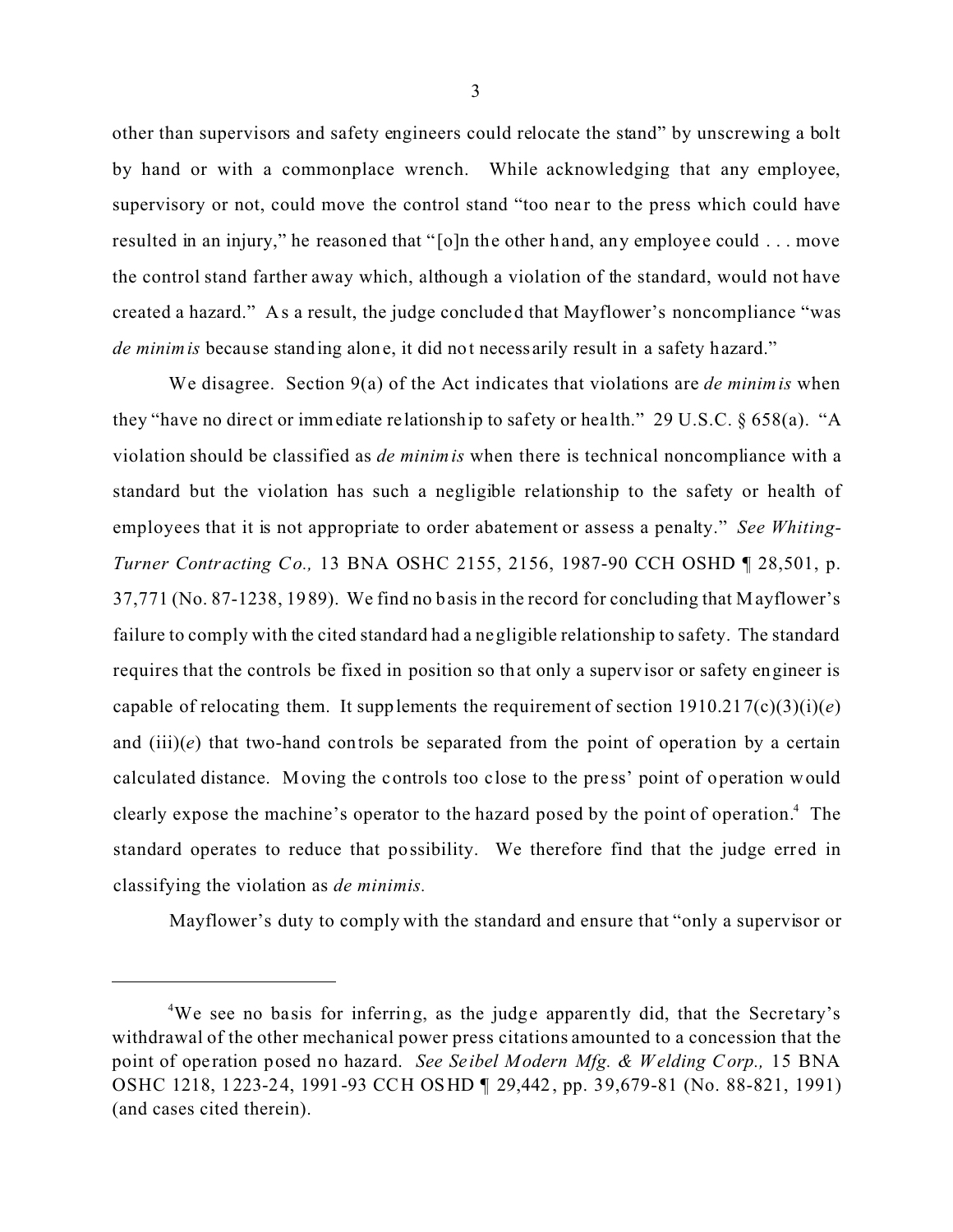safety engine er is capable of relocating the controls" is not affected by whether employees might make correct s afety decisions that enhance safety, such as moving the stand farther away. Indeed, the standard is similar to a number of other standards that require oversight or inspection by certain classes of people before work takes place. *See DiGioia Bros. Excavating, Inc.,* 17 BNA OSHC 1181, 1184, 1993-95 CCH OSHD ¶ 30,751, p. 42,723-3 (No. 92-3024, 1995) (serious violation where the lack of adequate inspections by a competent person posed the same hazard as failing to adequately protect employees in an excavation from cave-ins); *Aviation Constructors, Inc.,* 18 BNA OSHC 1917, 1918, 1921-22, 1999 CCH OSHD ¶ 31,933, pp. 47,374, 47,378-79 (No. 96-0593, 1999) (willful violation where the employer's excavation protection system was not approved by a registered professional engineer); *cf. Archer-Western Contractors Ltd.,* 15 BNA OSHC 1013, 1016 & n.5, 1991-93 CCH OSHD ¶ 29,317, pp. 39,376 n. 5, 39,377 (No. 87-1067, 1991) (willful violation where, *inter alia,* employer assigned no "qualified engine ers competent in this field" to determine whether a crane was capable of lifting a particular load), *aff'd,* 978 F.2d 744 (D.C. Cir. 1992).

Furthermore, we find that the violation was serious as alleged.<sup>5</sup> Under Commission precedent, a violation is serious if, in the event of an accident, there is a "substantial probability that the result would be death or serious physical harm." *George C. Christopher & Sons, Inc.,* 10 BNA OSHC 1436, 1446, 1982 CCH OSHD ¶ 25,956, p. 32,533 (No. 76- 647, 1982). A serious violation only requires proof that the harm "could have occurred." *Dec-Tam Corp.,* 15 BNA OSHC 2072, 2077, 1991-93 CCH OSHD ¶ 29,942, p. 40,918 (No. 88-523, 1993). Here, if a stand was not properly fixed in position and an employee moved the stand close enough to the point of operation to contact it, the result of any such contac t,

<sup>&</sup>lt;sup>5</sup>Mayflower cites two unreviewed judges' decisions affirming violations under the cited standard as *de minimis* and one a ffirming a violation as nonserious. Unreviewed judges' decisions do not constitute precedent binding upon the Commission. *See Leone Constr. Co.,* 3 BNA OSHC 1979, 1981, 1975-76 CCH OSHD ¶ 20,387, p. 24,322 (No. 4090, 1976).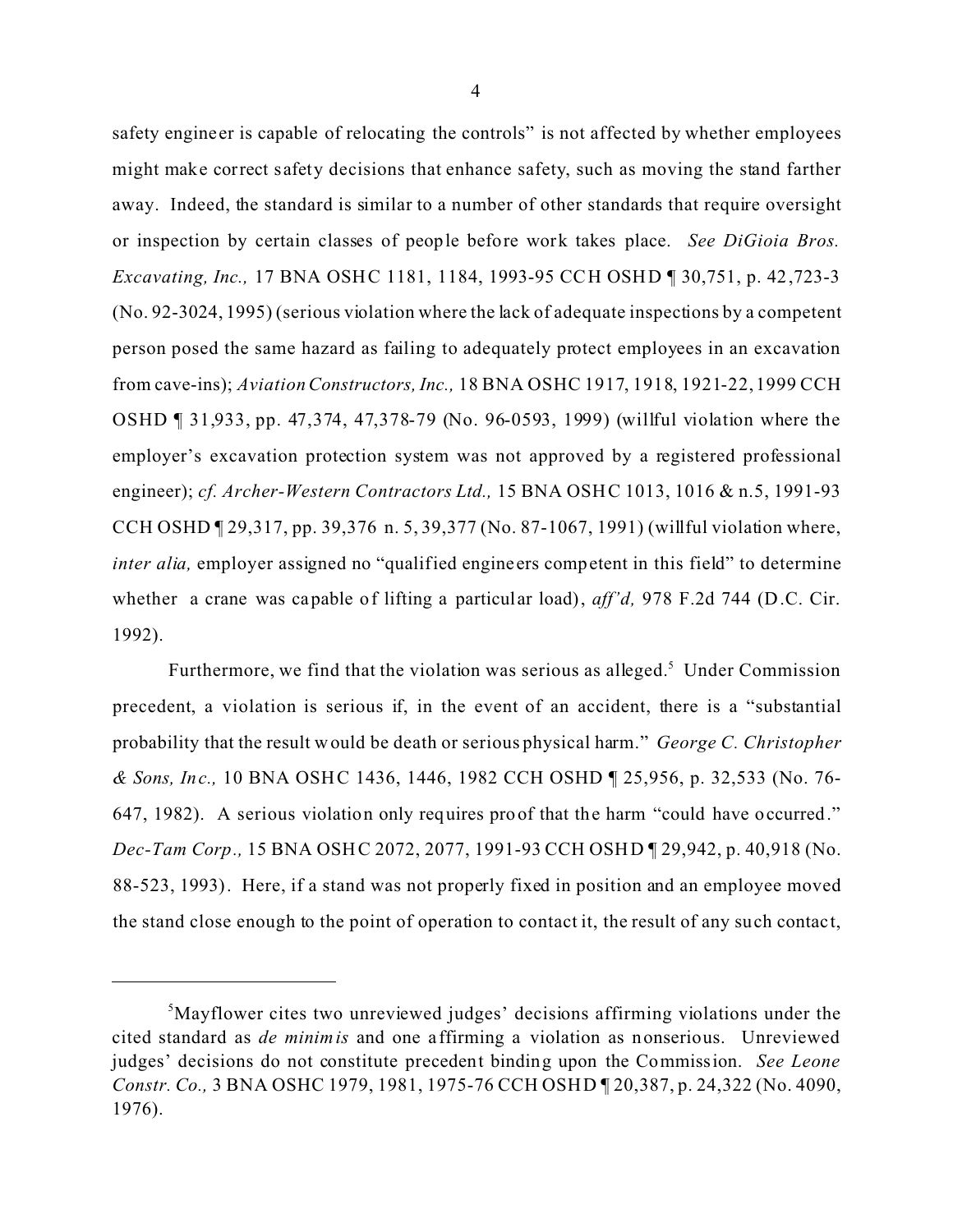as the Secretary's witnesses testified, could be crushing or amputation. These potential injuries c learly fall within the meaning of " serious physical harm."

### **II. Penalty**

Section 17(j) of the Act mandates that the Commission give "due consideration  $\dots$ to the appropriateness of the penalty with respect to the size of the business of the employer being charged, the gravity of the violation, the good faith of the employer, and the history of previous violations." 29 U.S.C. § 666(j). "These factors are not necessarily accorded equal weight; generally speaking, the gravity of a violation is the primary element in the penalty assessment." *J.A. Jones Constr. Co.,* 15 BNA OSHC 2201, 2214, 1991-93 CCH OSHD ¶ 29,964, p. 41,033 (No. 87-2059, 1993). "The gravity of a particular violation depends on such matters as the number of employees exposed, the duration of the exposure, the precautions taken against injury, and the likelihood that any injury would result." *Id.* 

Safety specialist Bigham testified that in calculating the proposed penalty of \$5000, he considered the severity and probability of an injury as well as the employer's good faith, history, and size. He did not explain, however, how he balanced the factors. Because the judge found the violation to be *de minimis,* he did not assess a penalty. The Secretary requests that the \$5000 penalty she proposed be assessed.

In our view, the evidence shows that the gravity of the violation is moderately low. The alleged violation involved only one press that was not used every day. The likelihood of injury was further diminished by the fact that Mayflower's team leaders frequently inspected the presses at the beginning of each shift. The record contains no specific evidence on the size of Mayflower's business. In regard to good faith, we note that Mayflower provided the two-hand controls to be used with the press, maintained a written safety program requiring that the controls be fixed in place, and used a rule of thumb in an attempt to keep the controls 36 inches from the point of ope ration which, according to the evidence presented here, was greater than the required safety distance for this press. In regard to history, we note that the record contains evidence of a 1999 violation, at a sister plant, of the cited standard, that was ultimately settled as nonserious with no penalty. On balance,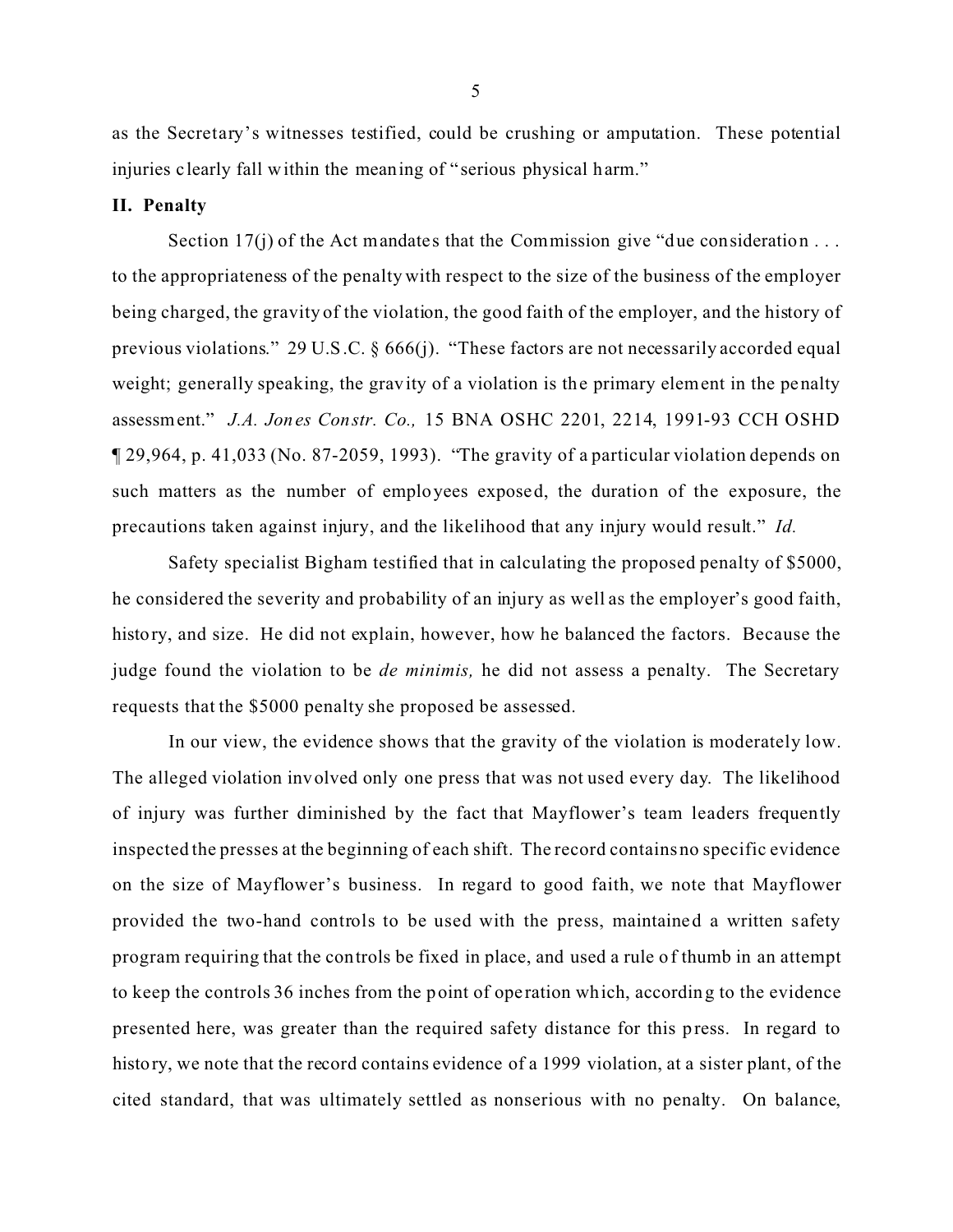therefore, we find that a penalty of \$2000 is appropriate.

# **III. Order**

For the reasons set forth above, we affirm the violation of 29 C.F.R. § 1910.217(c)(3)(vii)(d) as serious and assess a penalty of \$2000.

> /s/ Thomasina V . Rogers Chairman

/s/ Ross Eisenbrey Commissioner

Date: September 5, 2001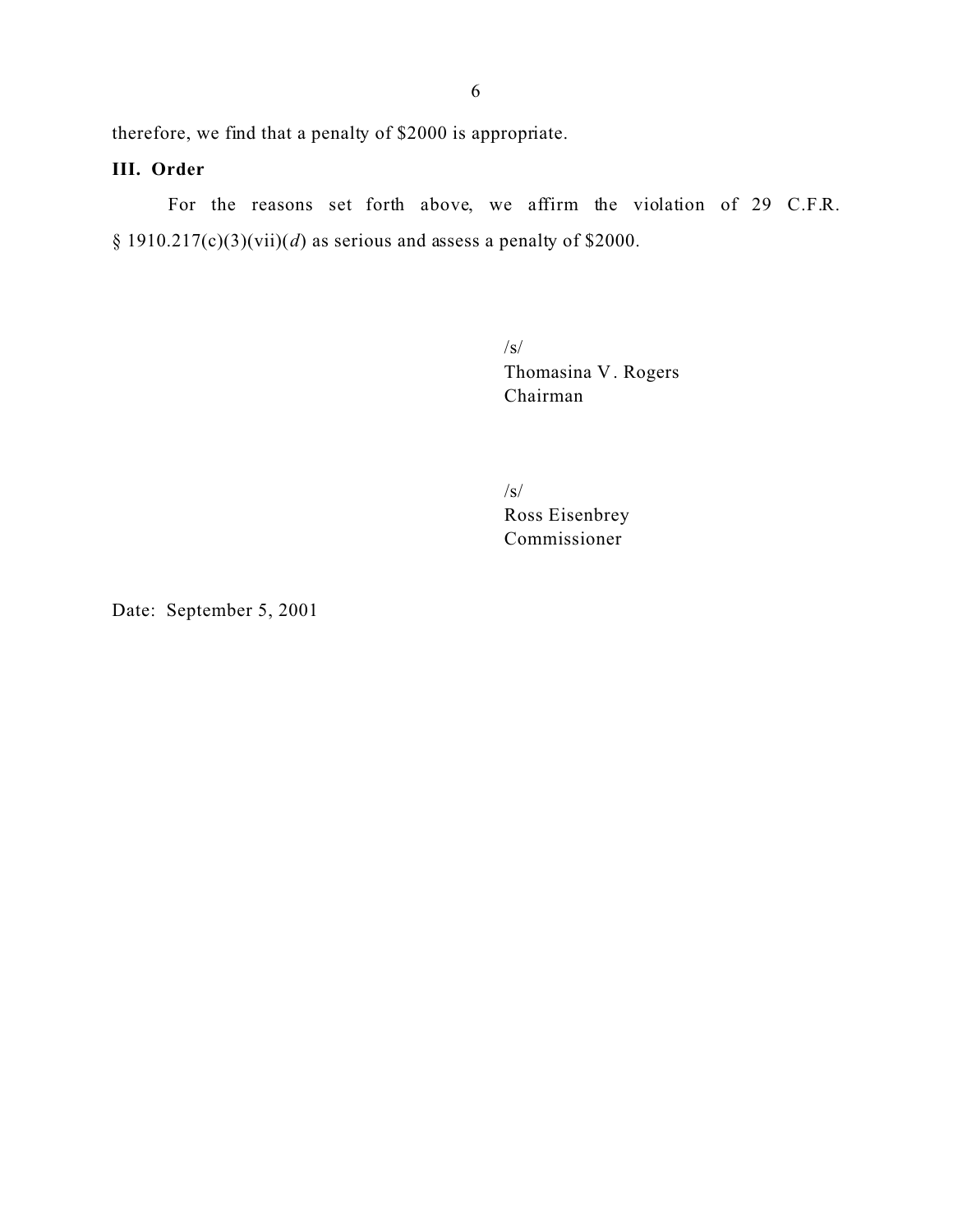# UNITED STATES OF AMERICA OCCUPATIONAL SAFETY AND HEALTH REVIEW COMMISSION

SECRETARY OF LABOR, Complainant,

v.

#### OSHRC DOCKET NO. 99-1319

MAYFLOWER VEHICLE SYSTEMS, INC. Respondent,

---------------------------------------------------------------

USWA LO CAL NO. 9419, Authorized Employee Representative.

Appearances:

Anthony M. Stevenson, Esquire Office of the Solicitor U.S. Department of Labor Cleveland, Ohio For the Complainant

Ricklin Brown, Esquire Bowles Rices McDavid Graff & Love, PLLC Charleston, West Virginia For the Respondent

Charles J. Robinson, Jr. USAW Local No. 9419 St. Clairsville, Ohio For the Authorized Employee Representative

BEFORE: MICHAEL H. SCHOENFELD Administrative Law Judge

## **DECISION AND ORDER**

### *Background and Procedural History*

This case arises under the Occupational Safety and Health Act of 1970, 29 U.S.C. §§ 651-678 (1970) ("the Act"). On June 23, 1999, the Occupational Safety and Health Administration ("OSHA") visited Respondent's work site in Shadyside, Ohio. As a result of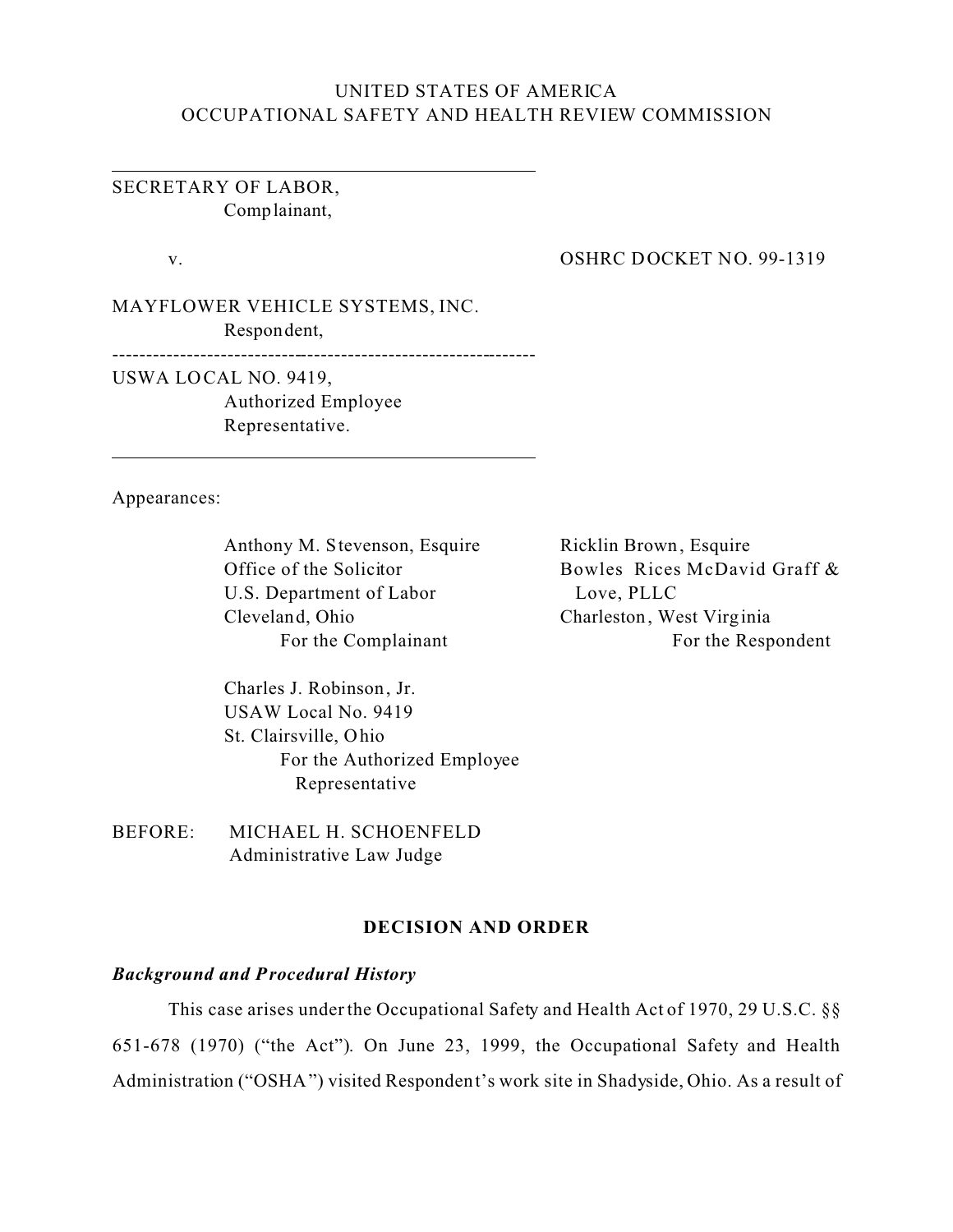the inspection, OSHA issued a citation to Respondent on June 28, 1999, alleging serious violations of the mechanical power press standards appearing in Title 29 of the Code of Federal Regulations ("C.F.R."). Respondent timely contested the citations. Following the filing of a complaint and answer, and pursuant to a notice of hearing, the case came on to be heard in Wheeling, West Virginia. Both parties have filed post-hearing briefs.<sup>6</sup>

#### *Jurisdiction*

It is undisputed that at all relevant times Respondent has been an employer engaged in the manufacture of truck parts. In addition, Respondent admits it handles goods or materials which have moved in interstate commerce. I find as fact Respondent was engaged in a business affecting interstate commerce.

Based on the above finding, I conclude that Respondent is an employer within the meaning of section 3(5) of the Act. Accordingly, the Occupational Safety and Health Review Commission (" the Commission") has jurisdiction over the parties and the subject matter. *Facts* 

Respondent utilizes a machine called the Vernon OBI 200 press. The OBI 200 presses have two-hand controls mounted on moveable stands that, according to company policy, are to be bolted in place a safe distance from the point of operation; when a press is not in use, however, its control stand is unbolted and moved out of the way.<sup>7</sup> (Tr. 66, 270-71). The stand can be bolted in place to the press itself or to other locations, including totes, conveyors, racks or the bolster plate. (Tr. 25, 52, 63-65, 252-53, 258-60). In addition, the stand can be relocated by any employee by simply unscrewing the bolt by hand or using a commonplace tool such as a wrench. (Tr. 24, 51-52, 60-61, 78-79, 82, 275, 334-35).

 ${}^{6}$ Before the hearing, the Secretary vacated Item 1 of the citation, leaving only Item 2 at issue.

Respondent's policy is to have a safety distance of 36 inches from the machine during operation. (Tr. 30-31, 34, 36).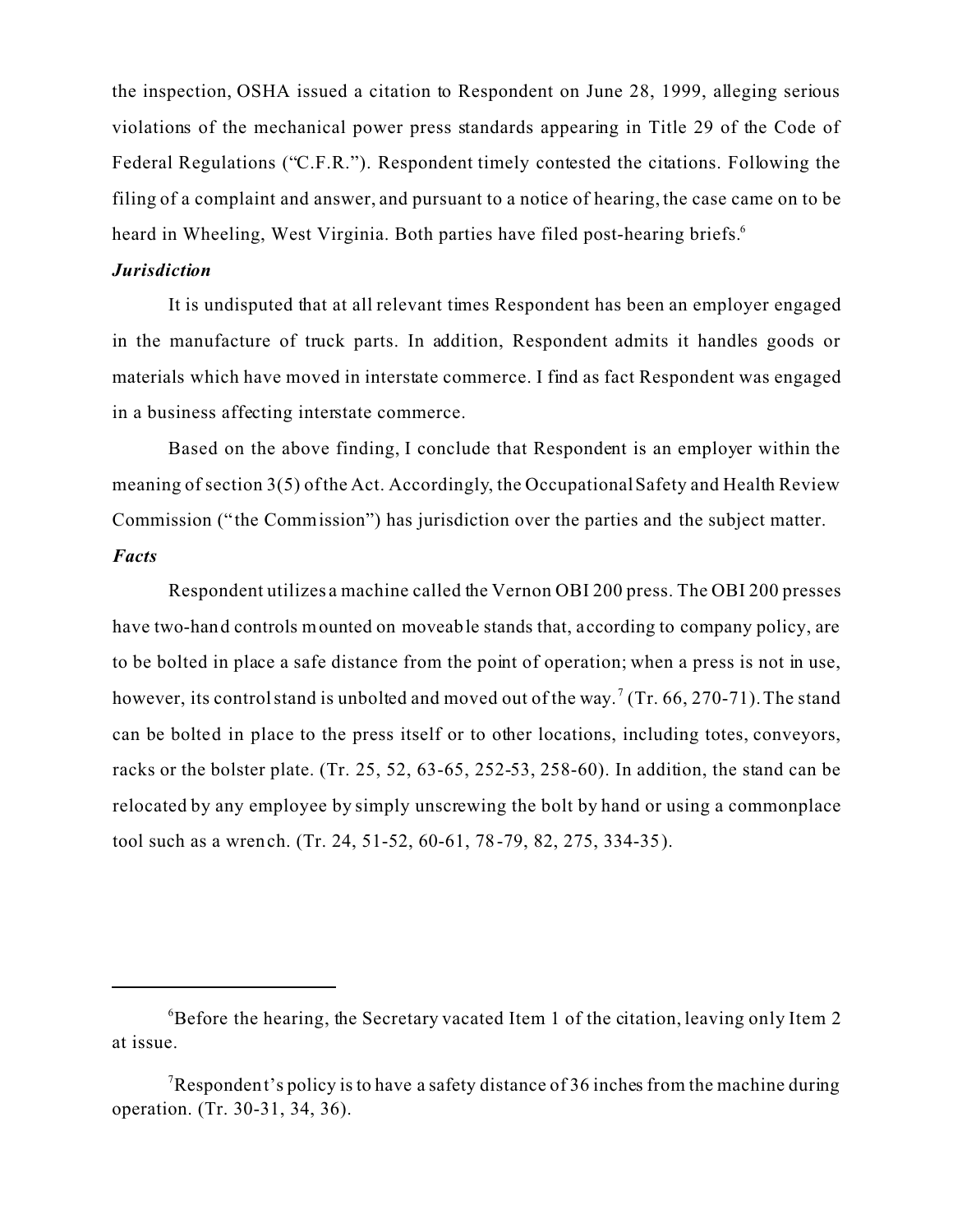On June 20, 1999, an employee who was operating an OBI 200 press had his hand partially amputated.<sup>8</sup> OSHA inspected the machine three days later pursuant to a formal complaint.

## *Discussion*

Item 2 of Citation 1 alleges a serious violation of a machine guarding standard, spec if ically, 29 C.F.R. § 1910.217(c)(3)(vii)(d), which provides that "[t]wo hand controls shall be fixed in position so that only a supervisor or safety engineer is capable of relocating the controls." In general, to prove a violation of a standard, the Secretary must demonstrate by a preponderance of the evidence (1) that the cited standard applies, (2) noncompliance with the terms of the standard, (3) employee exposure or access to the hazard created by the noncompliance, and (4) that the employer knew, or with the exercise of reasonable diligence could have known, of the condition. *Astra Pharmaceutical Prod.*, 9 BNA OSHC 2126, 2129 (No. 78-6247, 1981). I find that the cited standard applies and conclude that Respondent failed to comply with the standard's terms for the following reasons.

As set out above, the standard requires two-hand controls to be fixed in place so that only supervisors or safety engine ers can reloc ate the controls. Respondent asserts that the two-hand control stand on the OBI 200 press was fixed in place during press operation. This, however, does not satisfy the terms of the standard, which expressly requires that two-hand controls be fixed in place *so that only a supervisor or safety engineer is capable of relocating the controls*. In any case, the evidence of record establishes not only that the two-hand control stand for the OBI 200 press was not consistently bolted in place during operation but also that employees other than supervisors and safe ty engineers could reloca te the stand. One former employee testified that sometimes the press control stands were bolted in place during operation and that sometimes they were not and that, as to some presses, there was nowhere to bolt the stands. (Tr. 92-95). Another witness, a team leader, testified that the two-hand

<sup>&</sup>lt;sup>8</sup>This particular OBI 200 press was used approximately once a month. (Tr. 41).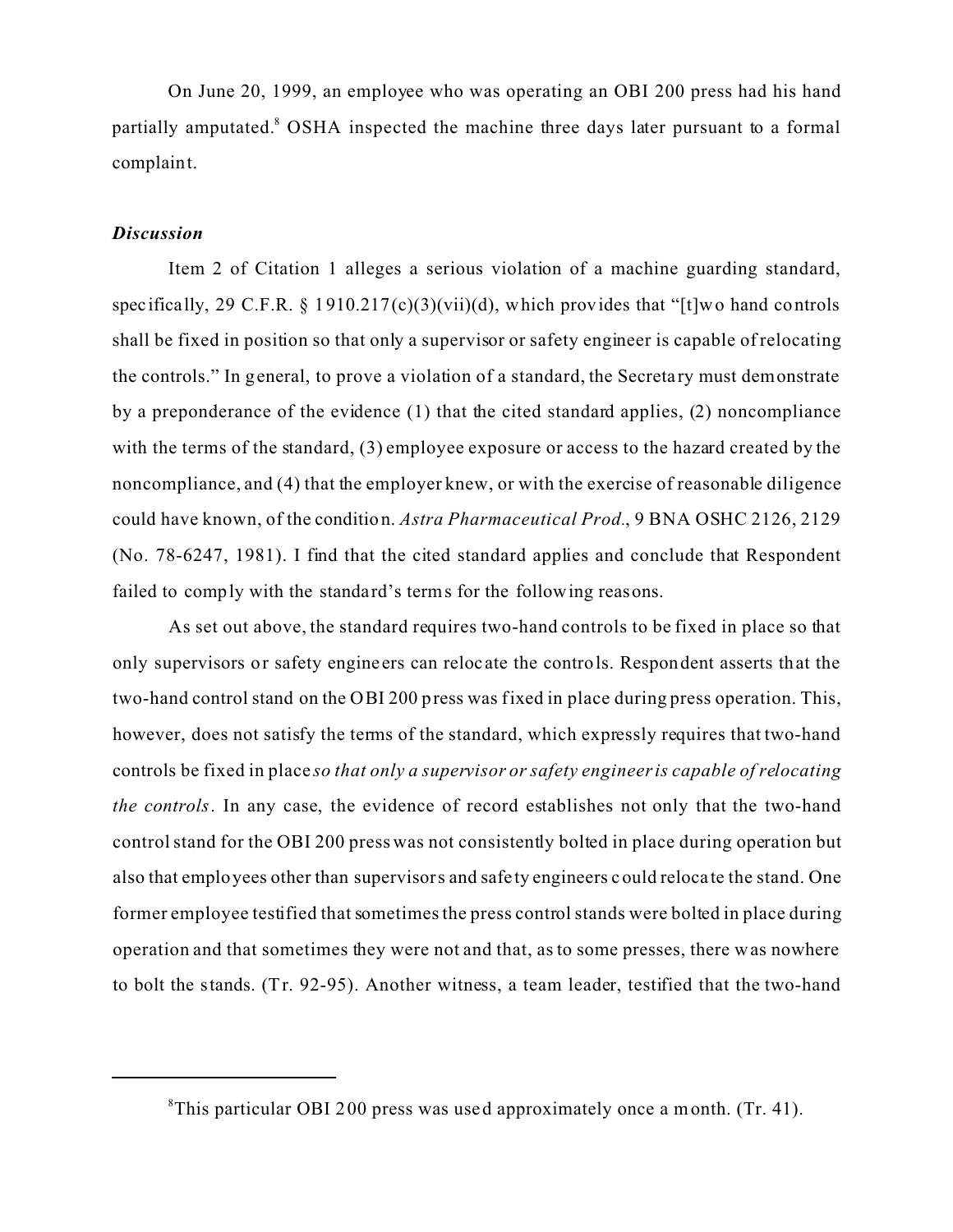control stand for the cited press was never bolted in place and that before the accident there was nowhere to do so. $\degree$  (Tr. 354-55).

Witnesses also testified that even when control stands were bolted in place, supervisors and safety engineers were not the only individuals who could relocate them. (Tr. 52, 78, 127, 334-35). In fact, the same former employee indicated above specifically testified that it was the press operator's responsibility to bolt the stand in place, although it was not always possible to do so, and that supervisors did not check the control stands regularly. (Tr. 89, 94-95). In addition, a group leader testified that he would "che ck" the stands and tell employees to re-bolt them if they were too close to the presses. (Tr. 50-51, 57-58). The record demonstrates that employees other than supervisors or safety engineers could relocate a press control stand simply by twisting off the bolt or bolts securing the stand by hand or by using a common tool, such as a wrench, to unbolt the stand. (Tr. 32, 52, 82, 95, 166, 171-75, 275). The record also demonstrates there was no mechanism in place to prevent employees from moving the press control stands, and the plant electrical engineer testified that there was nothing to impede an employee's ability to do so. (Tr. 24, 79). Re spondent does not dispute these facts, and I therefore find that Respondent violated the terms of the standard.

The record shows that employees had access to the cited condition. Contrary to Respondent's assertion that employees had not actua lly operated the subject press or moved its control stand within the relevant time frame, Commission precedent does not require actual employee exposure to the cited condition. Rather, the Secretary need show only that employees had access to an area of potential danger based on reasonable predictability. The question of exposure is a factual one "to be determined by considering the zones of danger created by the hazard, employee work activities, the ir means of ingress-egress, and their comfort activities." *Dic-Underhill, a Joint-Venture*, 4 BNA OSHC 1489, 1490 (No. 3042, 1976). The question is whether, the employees, within reasonable predictability, were within

<sup>&</sup>lt;sup>9</sup>A team leader is an union employee, whereas a group leader is a non-union employee of the company. (Tr. 99, 103, 224). Group leaders supervise team leaders and other employees. (Tr. 40, 264-65). Although it is disputed whether team leaders are supervisors, it is undisputed that group leaders are supervisors. *See* footnote 7, *infra.*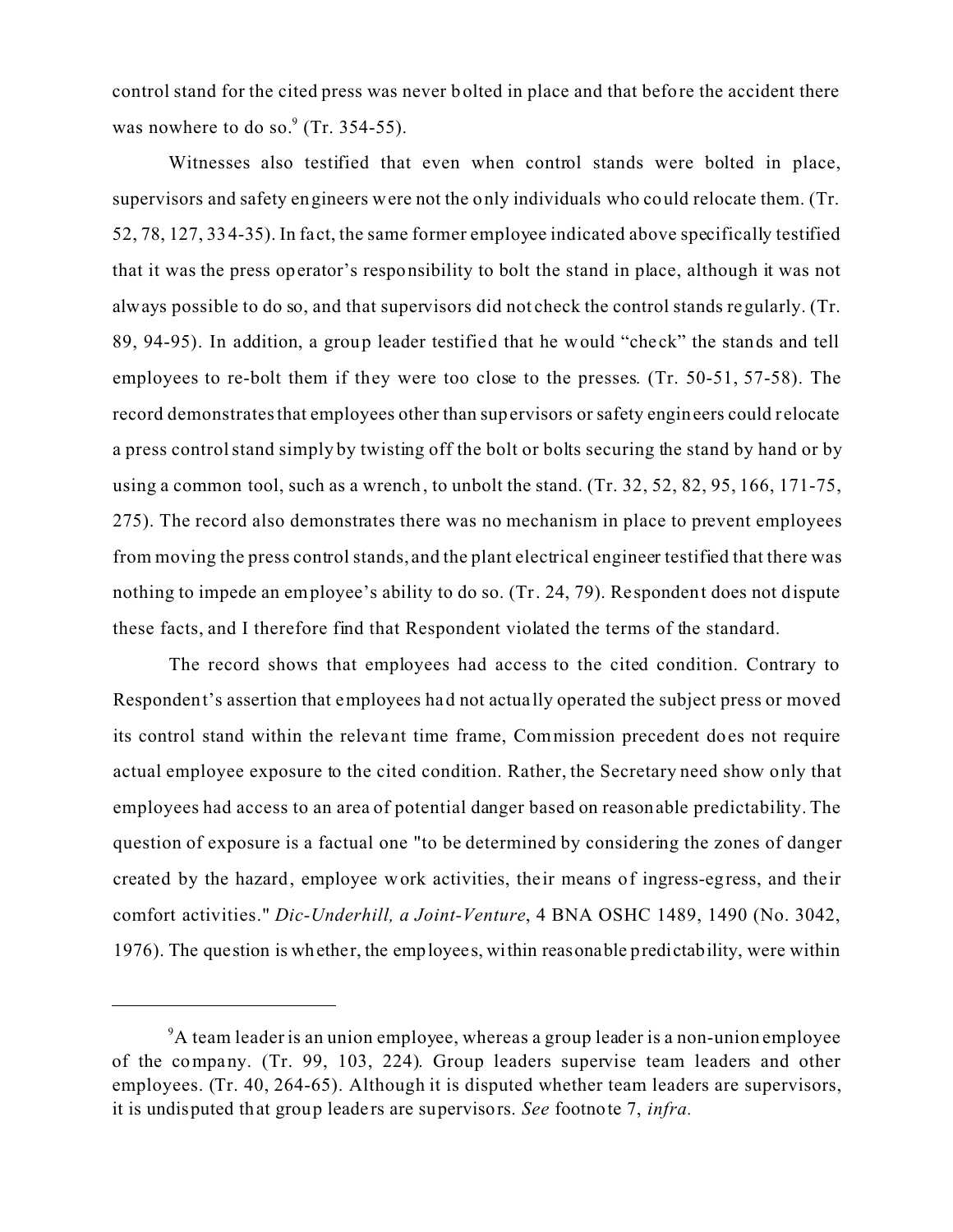the zone of danger crea ted by the violative condition. *Brennan v. Gilles & Cotting, Inc.*, 504 F.2d 1255, 1263 (4th Cir. 1974); *Adams Steel Erection*, 12 BNA OSHC 1393, 1399 (No. 84- 3586, 1985). The Commission has held, however, that another guarding standard, 29 C.F.R. § 1910.212(a)(1), requires more than proof that employees could possibly come into contact with the unguarded machinery. There, the Commission held that the Secretary had to show that employees were exposed to the hazard "as a result of the manner in which the machine functions and the way it is operated." *Jefferson Smurfit Corp.*, 15 BNA OSHC 1419, 1421 (No.89-0553, 1992).

Although the cited press was not operated every day, Respondent's employees had access to the hazard within the relevant time period, it is undisputed that the press was regularly operated at least once a month. (Tr. 41). Furthermore, the CO testified that he was informed that the press had also been operated three weeks prior to the accident. (Tr. 112). Thus, there is substantial evidence that the machine was operated under conditions which violated the cited standard's requirements. Even if each operation was conducted with the hand buttons placed at least 36 inches from the point of operation, nonetheless, it was done while the controls were able to be moved by persons other than those authorized by the standard. Based on the foregoing evidence and inferences reasonably arising from that evidence, I find that employee access to the violative condition was reasonably predictable.<sup>10</sup>

The record reveals that Respondent had knowledge of the violative condition or could have had knowledge of the condition through the exercise of reasonable diligence. The cited press was in plain view on the plant floor where other, similar machines were located, and a group leader was on the floor of the plant overseeing the manufacturing operations. (Tr. 263-65). Respondent's safe ty engineer also toured the floor "spot checking" for safety violations seve ral times a day, every day. (Tr. 232-33). The evidence thus demonstrates that

 $10$ <sup>10</sup>Even if the subject press was not operated regularly at least once a month, I would still find that employees had access to the hazard because the press and its control stand were located on the plant floor where employees had ready access to them on a daily basis. (Tr.  $270 - 71$ ).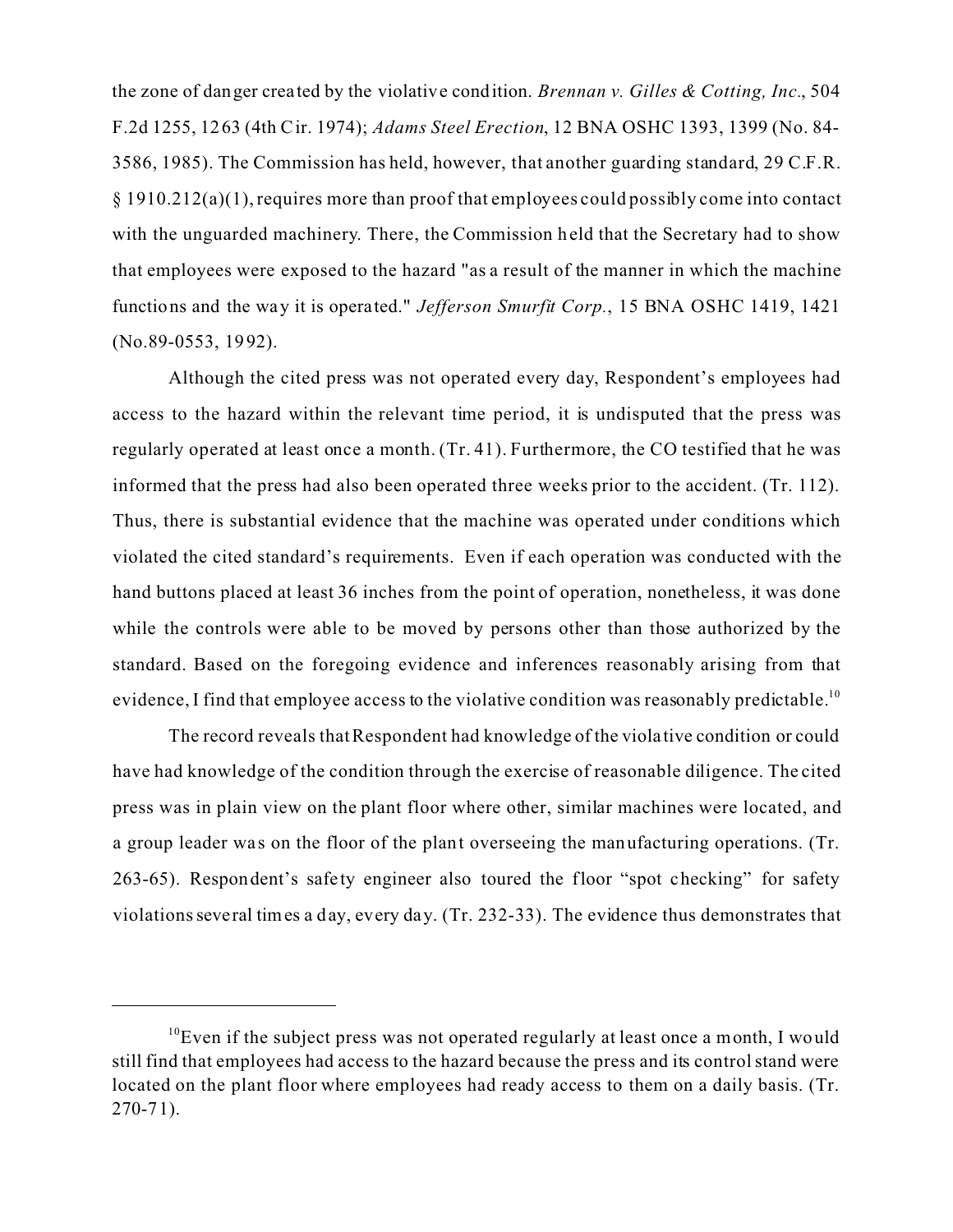Respondent had knowledge of the violative condition or could have had knowledge of it with the exercise of reasonable diligence. $11$ 

Respondent urges the accident was a result of an isolated incident of employee misconduct because the employee was operating the press without authorization. However, I need not resolve whether the employee operated the press without authorization. Although the accident triggered the OSHA inspection, my finding of a violation in this case is not based on the accident but on the witness testimony establishing that employees other than supervisors or safety engineers had relocated the control stand.<sup>12</sup> In any case, to prove the affirmative defense of unpreventable employee misconduct, the employer must show that  $(1)$ it had established work rules designed to prevent the violation,  $(2)$  it had adequately communicated the rules to its employees, (3) it had taken steps to discover violations, and (4) it had effectively enforced the rules when violations were detected. *Jensen Constr. Co.*, 7 BNA OSHC 1477, 1479 (No. 76-1538, 1979). Respondent asserts that it had a written safety rule requiring "[p]alm buttons or other operating controls [to] be secured at the approved distance from the nearest pinch point." (Tr. 251-52; C-10). This rule was not designed to prevent the violation in this case because it did not prohibit employees from relocating the controls, and the rule says nothing about only supervisors or safety engineers being allowed to relocate controls. Moreover, even if the rule had been designed to prevent the violation, it was not communicated adequately to its employees, based upon the testimony of the former employee that operators were routinely considered to be responsible for affixing the control stand before using the OBI 200 press. (Tr. 89, 96). Based on the

 $11$ Respondent was cited previously pursuant to the same standard at another plant located in South Charleston, West Virginia; there, the violation was ultimately designated as "unc lassified, with no penalty." (Tr. 244, 253-54, 261; R. Brief, pp. 11-12).

<sup>&</sup>lt;sup>12</sup>Respondent urges that the injured employee, a team leader, was a supervisor and was therefore permitted to relocate the control stand. This argument does not need to be resolved, since the evidence shows that employees other than supervisors or safety engineers had also relocated the stand.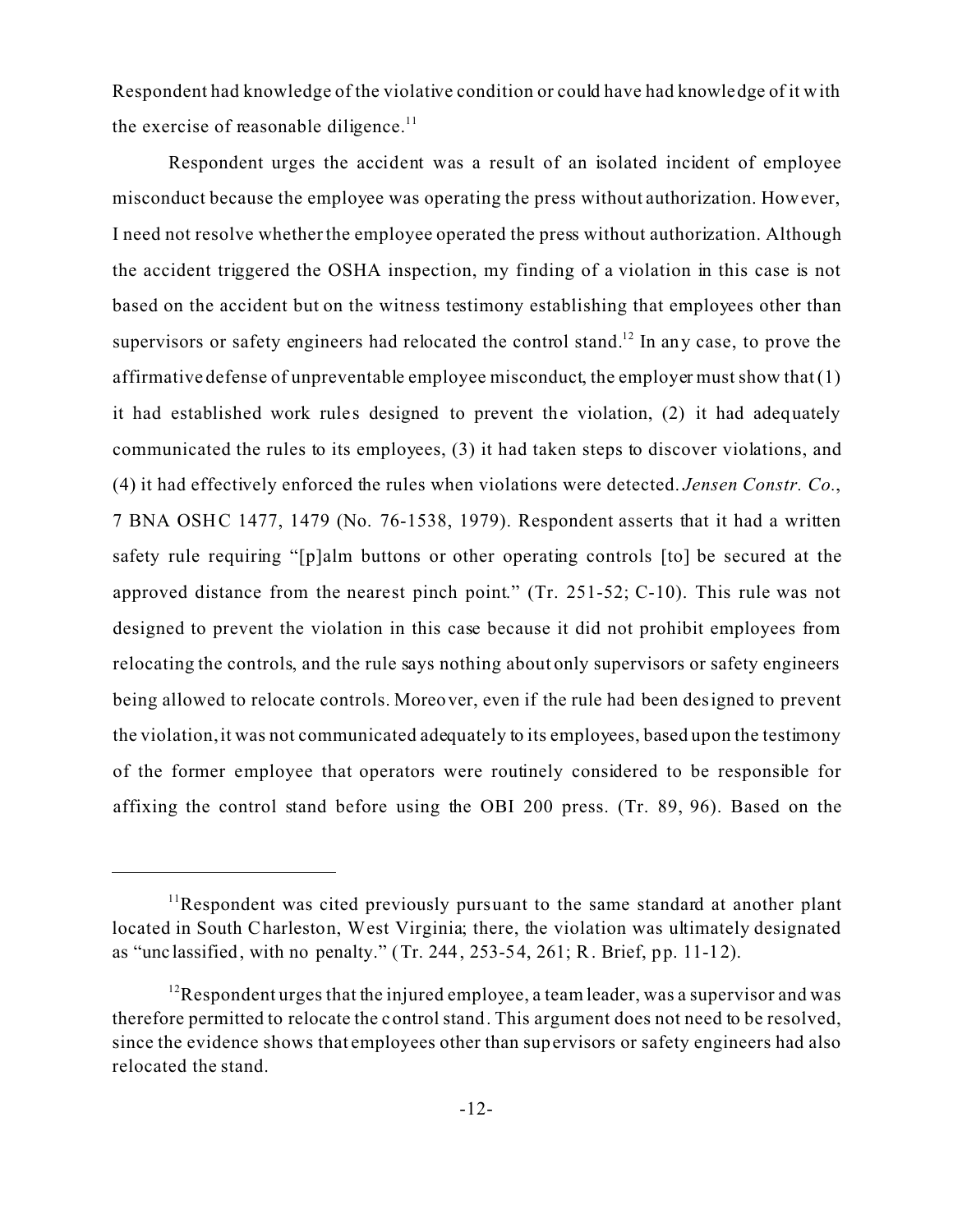evidence, Respondent has not met the first two elements of its affirmative defense. Its asserted defense is accordingly rejected.<sup>13</sup>

The Secretary alleges that the violation was serious. However, I reject this classification and find the violation to be *de minimis*. The Commission has the authority to re-characterize a violation as *de minimis* based on the fa cts of the case. *Erie Coke Corp.*, 15 BNA OSHC 1561 (No. 88-611, 1992), *aff'd*, 16 BNA OSHC 1241 (3d Cir. 1993); *Super Excavators, Inc.*, 15 BNA OSHC 1313, 1315 (No. 89-2253, 1991). *De minimis* violations are those with no direct or immediate relationship to safety or health. Section 9(a) of the Act, 29 C.F. R. § 658(a). Stated another way, a violation is *de minimis* when there is technical noncompliance with a standard but the violation has such a negligible re lationship to employee safety or health that it is not appropriate to order abatement or assess a penalty. *Whiting-Turner*, 13 BNA OSHC 2155, 2156; *Cleveland Consolidated*, 13 BNA OSHC 1114, 118; *Fabricraft, Inc.*, 7 BNA OSHC 1540, 1543 (No. 76-1410, 1979); *Rust Eng'g Co.*, 5 BNA OSHC 1183, 1184 (Nos. 12200 & 12201, 1977).

Based on the specific facts of this case, I conclude that Re spondent's noncompliance with the cited standard was *de minimis* because, standing alone, it did not necessarily result in a safety hazard. The hazard contemplated by the standard is that of operators setting up their controls in such a location that they would be able to work too close to the point of operation. It is clear that any employee, supervisory or not, moving the control stand in this case too near to the press could have resulted in an injury. On the other hand, any employee could also move the control stand farther away which, although a violation of the standard, would not have created a hazard.. In light of this consideration, together with the fact that the citation item under another machine guarding standard was withdrawn by the Secretary, I find that the Secretary has not shown that employee safety and health were compromised by the violation of this standard standing alone. Thus, under the evidence pre sented in this case,

 $<sup>13</sup>$ Also rejected is Respondent's assertion, as set out in its brief, that the means of</sup> compliance with the standard is vague and the Secretary's enforcement of the standard has been inconsistent. Respondent did not raise this defense in its notice of contest or answer nor did it present any evidence as to confusion or misunderstanding as to its requirements. Indeed, it was familiar with the standard. *See* footnote 6, *supra*.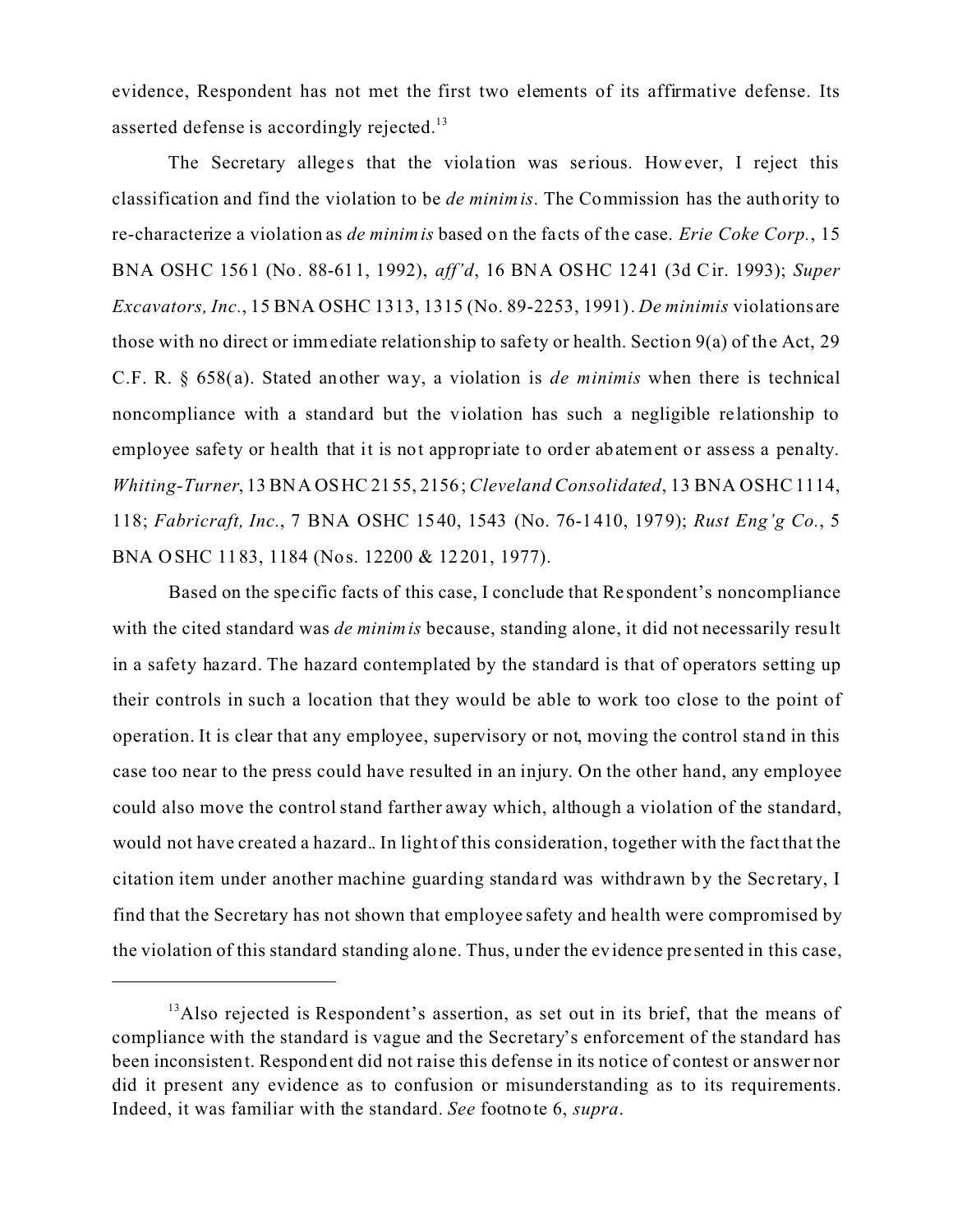I find that the viola tion of this standa rd, by itself, had a negligible relationship to employee safety or health. This item is therefore affirmed as a *de minimis* violation.

# *Findings of Fact*

All findings of fact necessary for a determination of all relevant issues have been made above. Fed. R. Civ. P. 52(a). All proposed findings of fact and conclusions of law inconsistent with this decision are hereby denied.

## *Conclusions of Law*

1. Respondent was, at all times pertinent hereto, an employer within the meaning of section 3(5) of the Act.

2. The Commission has jurisdiction over the parties and the subject matter.

3. Respondent was in violation of 29 C.F.R. § 1910.217(c)(3)(vii)(d) as alleged in Citation 1, Item 2; the violation was *de minimis*, and no civil penalty is appropriate.